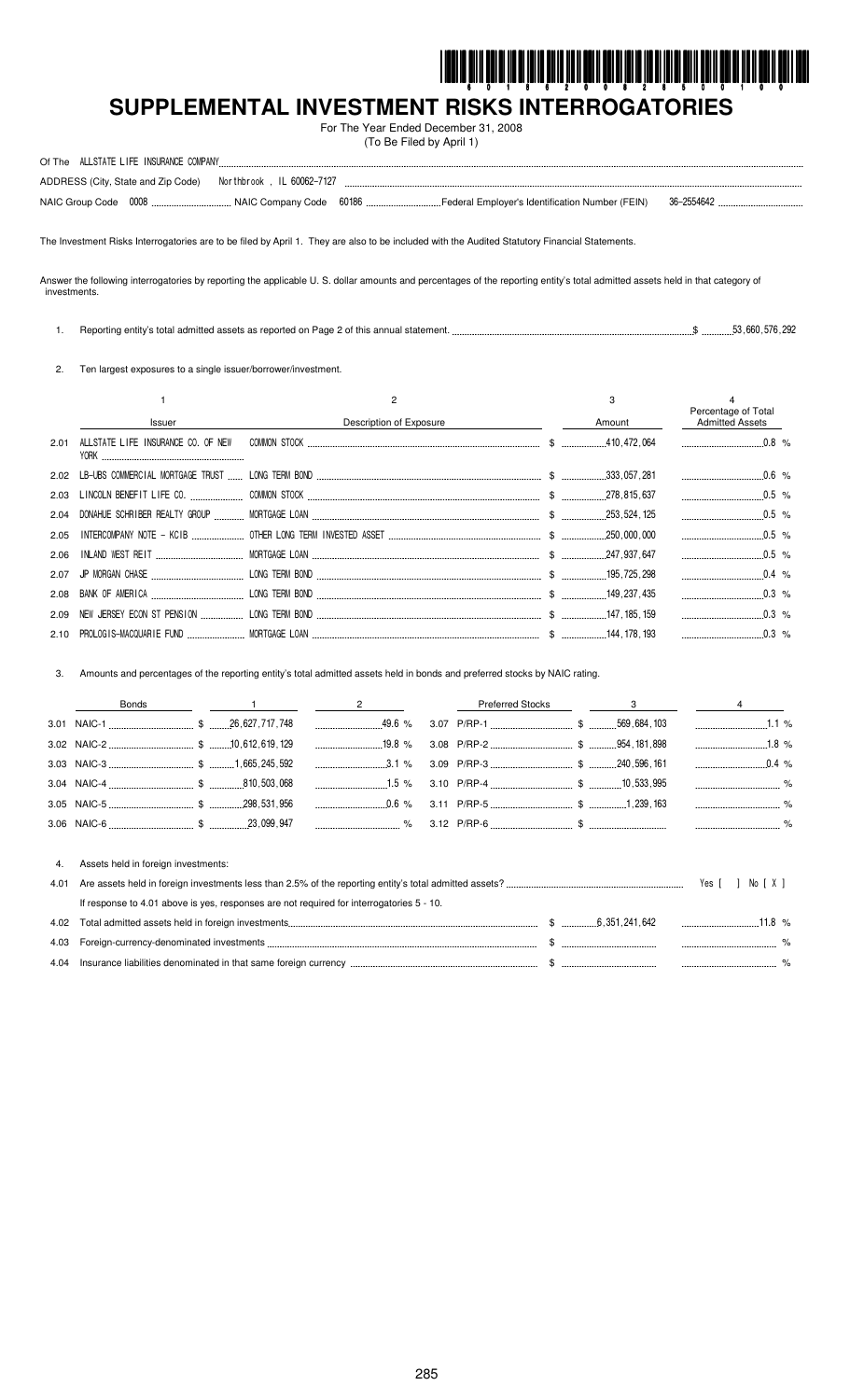5. Aggregate foreign investment exposure categorized by NAIC sovereign rating:

|      |                                                                                                      |                                                                                                             | $\mathbf{1}$                                                                                                                                                                                                                                                                                                                                                                                                         | $2^{\circ}$                                                                                                                                                                                                                                                                                                                                                                                                                                                                     |
|------|------------------------------------------------------------------------------------------------------|-------------------------------------------------------------------------------------------------------------|----------------------------------------------------------------------------------------------------------------------------------------------------------------------------------------------------------------------------------------------------------------------------------------------------------------------------------------------------------------------------------------------------------------------|---------------------------------------------------------------------------------------------------------------------------------------------------------------------------------------------------------------------------------------------------------------------------------------------------------------------------------------------------------------------------------------------------------------------------------------------------------------------------------|
| 5.01 |                                                                                                      |                                                                                                             |                                                                                                                                                                                                                                                                                                                                                                                                                      |                                                                                                                                                                                                                                                                                                                                                                                                                                                                                 |
| 5.02 |                                                                                                      |                                                                                                             |                                                                                                                                                                                                                                                                                                                                                                                                                      | $\ldots$ 0.9 %                                                                                                                                                                                                                                                                                                                                                                                                                                                                  |
| 5.03 |                                                                                                      |                                                                                                             |                                                                                                                                                                                                                                                                                                                                                                                                                      | $\ldots$ 0.7 %                                                                                                                                                                                                                                                                                                                                                                                                                                                                  |
|      |                                                                                                      |                                                                                                             |                                                                                                                                                                                                                                                                                                                                                                                                                      |                                                                                                                                                                                                                                                                                                                                                                                                                                                                                 |
| 6.   | Largest foreign investment exposures by country, categorized by the country's NAIC sovereign rating: |                                                                                                             |                                                                                                                                                                                                                                                                                                                                                                                                                      |                                                                                                                                                                                                                                                                                                                                                                                                                                                                                 |
|      |                                                                                                      |                                                                                                             | $1$ and $1$ and $1$                                                                                                                                                                                                                                                                                                                                                                                                  | $2 \left( \frac{1}{2} \right)$                                                                                                                                                                                                                                                                                                                                                                                                                                                  |
|      | Countries rated NAIC - 1:                                                                            |                                                                                                             |                                                                                                                                                                                                                                                                                                                                                                                                                      |                                                                                                                                                                                                                                                                                                                                                                                                                                                                                 |
| 6.01 |                                                                                                      |                                                                                                             |                                                                                                                                                                                                                                                                                                                                                                                                                      |                                                                                                                                                                                                                                                                                                                                                                                                                                                                                 |
|      | Countries rated NAIC - 2:                                                                            |                                                                                                             |                                                                                                                                                                                                                                                                                                                                                                                                                      |                                                                                                                                                                                                                                                                                                                                                                                                                                                                                 |
| 6.03 |                                                                                                      |                                                                                                             |                                                                                                                                                                                                                                                                                                                                                                                                                      | $\ldots$ 0.3 %                                                                                                                                                                                                                                                                                                                                                                                                                                                                  |
| 6.04 |                                                                                                      |                                                                                                             |                                                                                                                                                                                                                                                                                                                                                                                                                      | $0.2 \frac{9}{6}$                                                                                                                                                                                                                                                                                                                                                                                                                                                               |
|      | Countries rated NAIC - 3 or below:                                                                   |                                                                                                             |                                                                                                                                                                                                                                                                                                                                                                                                                      |                                                                                                                                                                                                                                                                                                                                                                                                                                                                                 |
| 6.05 |                                                                                                      |                                                                                                             |                                                                                                                                                                                                                                                                                                                                                                                                                      | 0.1 %                                                                                                                                                                                                                                                                                                                                                                                                                                                                           |
| 6.06 |                                                                                                      |                                                                                                             |                                                                                                                                                                                                                                                                                                                                                                                                                      | $\frac{1}{2}$ 0.1 %                                                                                                                                                                                                                                                                                                                                                                                                                                                             |
|      |                                                                                                      |                                                                                                             |                                                                                                                                                                                                                                                                                                                                                                                                                      |                                                                                                                                                                                                                                                                                                                                                                                                                                                                                 |
|      |                                                                                                      |                                                                                                             | $\frac{1}{\sqrt{1-\frac{1}{2}}}\left(1-\frac{1}{2}\right)$                                                                                                                                                                                                                                                                                                                                                           | $\overline{\phantom{a}}$ $\overline{\phantom{a}}$ $\overline{\phantom{a}}$ $\overline{\phantom{a}}$ $\overline{\phantom{a}}$ $\overline{\phantom{a}}$ $\overline{\phantom{a}}$ $\overline{\phantom{a}}$ $\overline{\phantom{a}}$ $\overline{\phantom{a}}$ $\overline{\phantom{a}}$ $\overline{\phantom{a}}$ $\overline{\phantom{a}}$ $\overline{\phantom{a}}$ $\overline{\phantom{a}}$ $\overline{\phantom{a}}$ $\overline{\phantom{a}}$ $\overline{\phantom{a}}$ $\overline{\$ |
| 7.   |                                                                                                      |                                                                                                             |                                                                                                                                                                                                                                                                                                                                                                                                                      |                                                                                                                                                                                                                                                                                                                                                                                                                                                                                 |
|      |                                                                                                      |                                                                                                             |                                                                                                                                                                                                                                                                                                                                                                                                                      |                                                                                                                                                                                                                                                                                                                                                                                                                                                                                 |
| 8.   | Aggregate unhedged foreign currency exposure categorized by NAIC sovereign rating:                   |                                                                                                             |                                                                                                                                                                                                                                                                                                                                                                                                                      |                                                                                                                                                                                                                                                                                                                                                                                                                                                                                 |
|      |                                                                                                      |                                                                                                             | $\frac{1}{\sqrt{1-\frac{1}{2}}\sqrt{1-\frac{1}{2}}\sqrt{1-\frac{1}{2}}\sqrt{1-\frac{1}{2}}\sqrt{1-\frac{1}{2}}\sqrt{1-\frac{1}{2}}\sqrt{1-\frac{1}{2}}\sqrt{1-\frac{1}{2}}\sqrt{1-\frac{1}{2}}\sqrt{1-\frac{1}{2}}\sqrt{1-\frac{1}{2}}\sqrt{1-\frac{1}{2}}\sqrt{1-\frac{1}{2}}\sqrt{1-\frac{1}{2}}\sqrt{1-\frac{1}{2}}\sqrt{1-\frac{1}{2}}\sqrt{1-\frac{1}{2}}\sqrt{1-\frac{1}{2}}\sqrt{1-\frac{1}{2}}\sqrt{1-\frac$ | $\frac{2}{\sqrt{2}}$                                                                                                                                                                                                                                                                                                                                                                                                                                                            |
| 8.01 |                                                                                                      |                                                                                                             |                                                                                                                                                                                                                                                                                                                                                                                                                      |                                                                                                                                                                                                                                                                                                                                                                                                                                                                                 |
| 8.02 |                                                                                                      |                                                                                                             |                                                                                                                                                                                                                                                                                                                                                                                                                      |                                                                                                                                                                                                                                                                                                                                                                                                                                                                                 |
| 8.03 |                                                                                                      |                                                                                                             |                                                                                                                                                                                                                                                                                                                                                                                                                      |                                                                                                                                                                                                                                                                                                                                                                                                                                                                                 |
|      |                                                                                                      |                                                                                                             |                                                                                                                                                                                                                                                                                                                                                                                                                      |                                                                                                                                                                                                                                                                                                                                                                                                                                                                                 |
|      |                                                                                                      |                                                                                                             |                                                                                                                                                                                                                                                                                                                                                                                                                      |                                                                                                                                                                                                                                                                                                                                                                                                                                                                                 |
| 9.   |                                                                                                      | Largest unhedged foreign currency exposures by country, categorized by the country's NAIC sovereign rating: |                                                                                                                                                                                                                                                                                                                                                                                                                      |                                                                                                                                                                                                                                                                                                                                                                                                                                                                                 |
|      |                                                                                                      |                                                                                                             |                                                                                                                                                                                                                                                                                                                                                                                                                      | $2 \left( \frac{1}{2} \right)$                                                                                                                                                                                                                                                                                                                                                                                                                                                  |
|      | Countries rated NAIC - 1:                                                                            |                                                                                                             |                                                                                                                                                                                                                                                                                                                                                                                                                      |                                                                                                                                                                                                                                                                                                                                                                                                                                                                                 |
| 9.01 |                                                                                                      |                                                                                                             |                                                                                                                                                                                                                                                                                                                                                                                                                      |                                                                                                                                                                                                                                                                                                                                                                                                                                                                                 |
| 9.02 |                                                                                                      |                                                                                                             |                                                                                                                                                                                                                                                                                                                                                                                                                      |                                                                                                                                                                                                                                                                                                                                                                                                                                                                                 |
|      | Countries rated NAIC - 2:                                                                            |                                                                                                             |                                                                                                                                                                                                                                                                                                                                                                                                                      |                                                                                                                                                                                                                                                                                                                                                                                                                                                                                 |
| 9.03 |                                                                                                      |                                                                                                             |                                                                                                                                                                                                                                                                                                                                                                                                                      |                                                                                                                                                                                                                                                                                                                                                                                                                                                                                 |
| 9.04 |                                                                                                      |                                                                                                             |                                                                                                                                                                                                                                                                                                                                                                                                                      |                                                                                                                                                                                                                                                                                                                                                                                                                                                                                 |
|      | Countries rated NAIC - 3 or below:                                                                   |                                                                                                             |                                                                                                                                                                                                                                                                                                                                                                                                                      |                                                                                                                                                                                                                                                                                                                                                                                                                                                                                 |
| 9.05 |                                                                                                      |                                                                                                             |                                                                                                                                                                                                                                                                                                                                                                                                                      |                                                                                                                                                                                                                                                                                                                                                                                                                                                                                 |
| 9.06 |                                                                                                      |                                                                                                             |                                                                                                                                                                                                                                                                                                                                                                                                                      |                                                                                                                                                                                                                                                                                                                                                                                                                                                                                 |
|      |                                                                                                      |                                                                                                             |                                                                                                                                                                                                                                                                                                                                                                                                                      |                                                                                                                                                                                                                                                                                                                                                                                                                                                                                 |
| 10.  | Ten largest non-sovereign (i.e. non-governmental) foreign issues:                                    |                                                                                                             |                                                                                                                                                                                                                                                                                                                                                                                                                      |                                                                                                                                                                                                                                                                                                                                                                                                                                                                                 |
|      | $\mathbf{1}$                                                                                         | 2                                                                                                           | 3                                                                                                                                                                                                                                                                                                                                                                                                                    | 4                                                                                                                                                                                                                                                                                                                                                                                                                                                                               |
|      | Issuer                                                                                               | <b>NAIC Rating</b>                                                                                          |                                                                                                                                                                                                                                                                                                                                                                                                                      |                                                                                                                                                                                                                                                                                                                                                                                                                                                                                 |
|      | 10.01 DEUTSCHE BANK AG                                                                               | 1FF<br>\$                                                                                                   | 131 500 000                                                                                                                                                                                                                                                                                                                                                                                                          | 0.2%                                                                                                                                                                                                                                                                                                                                                                                                                                                                            |
|      |                                                                                                      |                                                                                                             |                                                                                                                                                                                                                                                                                                                                                                                                                      | 0.2%<br>------------------------------                                                                                                                                                                                                                                                                                                                                                                                                                                          |
|      |                                                                                                      |                                                                                                             |                                                                                                                                                                                                                                                                                                                                                                                                                      |                                                                                                                                                                                                                                                                                                                                                                                                                                                                                 |
|      |                                                                                                      |                                                                                                             |                                                                                                                                                                                                                                                                                                                                                                                                                      | 0.1 %                                                                                                                                                                                                                                                                                                                                                                                                                                                                           |
|      |                                                                                                      |                                                                                                             |                                                                                                                                                                                                                                                                                                                                                                                                                      | 0.1 %                                                                                                                                                                                                                                                                                                                                                                                                                                                                           |
|      |                                                                                                      |                                                                                                             |                                                                                                                                                                                                                                                                                                                                                                                                                      | .0.1%                                                                                                                                                                                                                                                                                                                                                                                                                                                                           |
|      |                                                                                                      |                                                                                                             | $$$ 58,885,438                                                                                                                                                                                                                                                                                                                                                                                                       |                                                                                                                                                                                                                                                                                                                                                                                                                                                                                 |
|      |                                                                                                      |                                                                                                             |                                                                                                                                                                                                                                                                                                                                                                                                                      |                                                                                                                                                                                                                                                                                                                                                                                                                                                                                 |
|      |                                                                                                      |                                                                                                             | $\updownarrow$ $\downarrow$<br>.52,714,448                                                                                                                                                                                                                                                                                                                                                                           | .0.1%                                                                                                                                                                                                                                                                                                                                                                                                                                                                           |

10.10 ! \$ -- %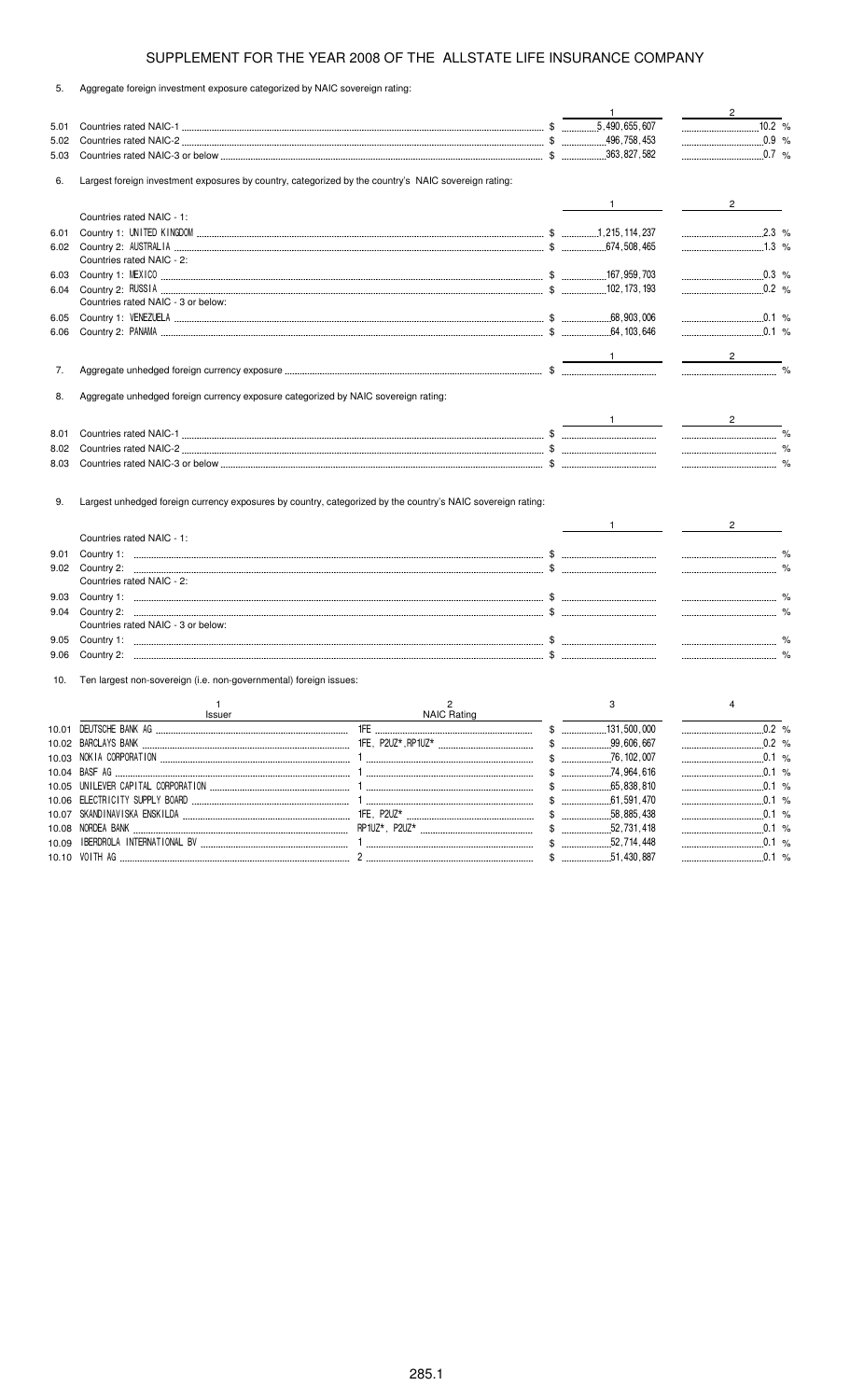| 11.   | Amounts and percentages of the reporting entity's total admitted assets held in Canadian investments and unhedged Canadian currency exposure:     |  |   |                             |  |
|-------|---------------------------------------------------------------------------------------------------------------------------------------------------|--|---|-----------------------------|--|
| 11.01 |                                                                                                                                                   |  |   |                             |  |
|       | If response to 11.01 is yes, detail is not required for the remainder of interrogatory 11.                                                        |  |   |                             |  |
|       |                                                                                                                                                   |  |   | $\frac{2}{\sqrt{2}}$        |  |
| 11.03 |                                                                                                                                                   |  |   | $\sim$ $\sim$ $\sim$ $\sim$ |  |
| 11.04 |                                                                                                                                                   |  |   |                             |  |
| 11.05 |                                                                                                                                                   |  |   |                             |  |
| 12.   | Report aggregate amounts and percentages of the reporting entity's total admitted assets held in investments with contractual sales restrictions: |  |   |                             |  |
| 12.01 |                                                                                                                                                   |  |   | Yes [ X ] No [ ]            |  |
|       | If response to 12.01 is yes, responses are not required for the remainder of Interrogatory 12.                                                    |  |   |                             |  |
|       | $\overbrace{\hspace{2.5cm}2\hspace{2.2cm}}^{2}$ $\overbrace{\hspace{2.5cm}3\hspace{2.2cm}}^{3}$                                                   |  |   |                             |  |
|       | Largest three investments with contractual sales restrictions:                                                                                    |  |   |                             |  |
| 12.03 |                                                                                                                                                   |  |   |                             |  |
| 12.04 |                                                                                                                                                   |  |   |                             |  |
| 12.05 |                                                                                                                                                   |  |   |                             |  |
| 13.   | Amounts and percentages of admitted assets held in the ten largest equity interests:                                                              |  |   |                             |  |
| 13.01 |                                                                                                                                                   |  |   | Yes [ ] No [ X ]            |  |
|       | If response to 13.01 above is yes, responses are not required for the remainder of Interrogatory 13.                                              |  |   |                             |  |
|       | Name of Issuer                                                                                                                                    |  | 2 | 3                           |  |
|       |                                                                                                                                                   |  |   |                             |  |
|       |                                                                                                                                                   |  |   |                             |  |
|       |                                                                                                                                                   |  |   |                             |  |
|       |                                                                                                                                                   |  |   | $\ldots$ 0.1 %              |  |
|       |                                                                                                                                                   |  |   |                             |  |
| 13.07 |                                                                                                                                                   |  |   | 0.1 %                       |  |
|       |                                                                                                                                                   |  |   |                             |  |
| 13.09 |                                                                                                                                                   |  |   |                             |  |
|       |                                                                                                                                                   |  |   |                             |  |

\$ "! %

)  \$ "''' %

13.11 SOCIETE GENERALE ...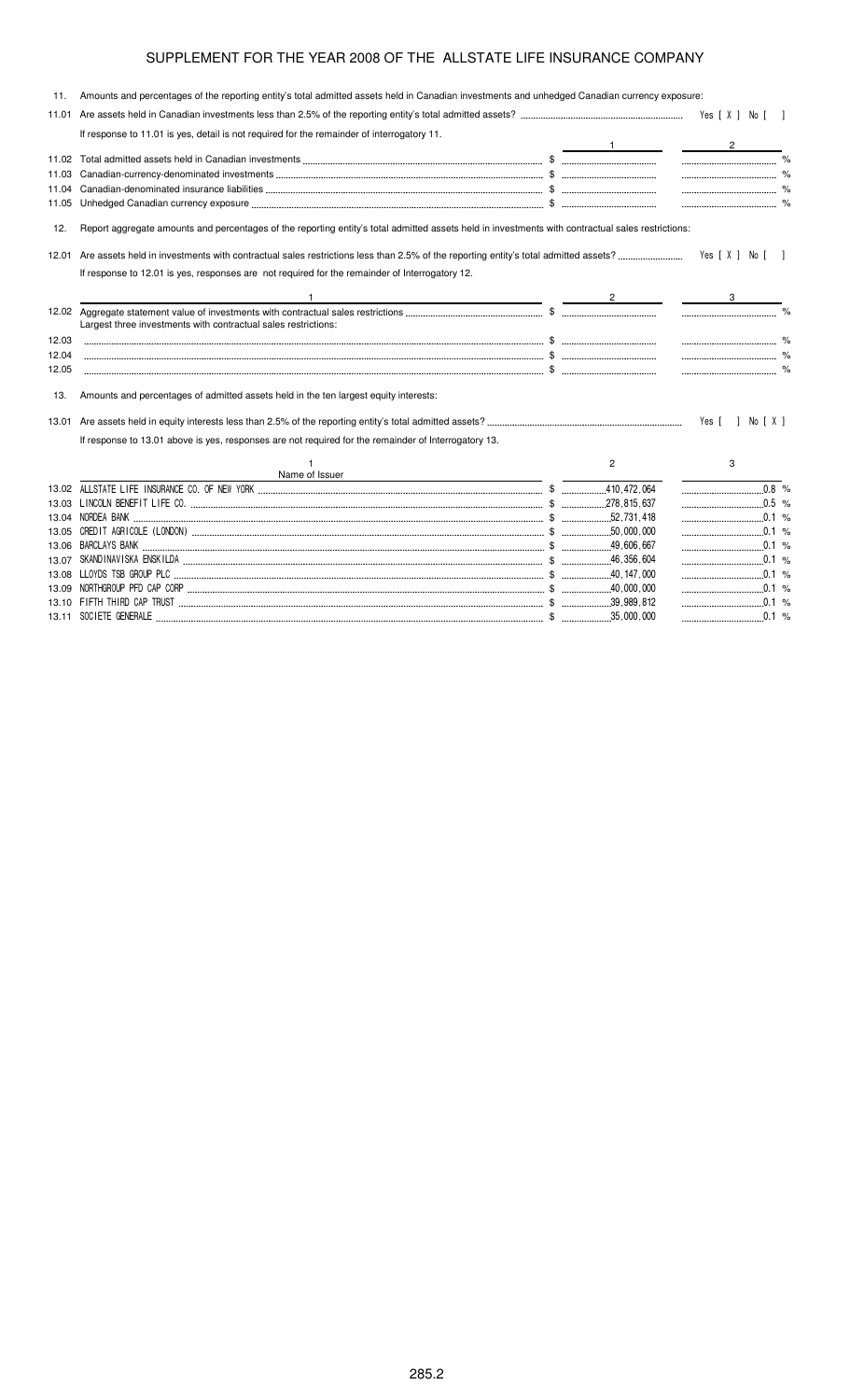| 14.   | Amounts and percentages of the reporting entity's total admitted assets held in nonaffiliated, privately placed equities:                                                               |  |                  |                      |
|-------|-----------------------------------------------------------------------------------------------------------------------------------------------------------------------------------------|--|------------------|----------------------|
|       |                                                                                                                                                                                         |  | Yes [ X ] No [ ] |                      |
|       | If response to 14.01 above is yes, responses are not required for the remainder of Interrogatory 14.                                                                                    |  |                  |                      |
|       |                                                                                                                                                                                         |  |                  |                      |
|       | Largest three investments held in nonaffiliated, privately placed equities:                                                                                                             |  |                  |                      |
| 14.03 |                                                                                                                                                                                         |  |                  |                      |
| 14.04 |                                                                                                                                                                                         |  |                  | $\sim$ $\sim$ $\sim$ |
| 14.05 |                                                                                                                                                                                         |  |                  |                      |
| 15.   | Amounts and percentages of the reporting entity's total admitted assets held in general partnership interests:                                                                          |  |                  |                      |
|       |                                                                                                                                                                                         |  |                  | Yes [ X ] No [ ]     |
|       | If response to 15.01 above is yes, responses are not required for the remainder of Interrogatory 15.<br>the contract of the contract of the contract of the contract of the contract of |  |                  |                      |
|       |                                                                                                                                                                                         |  |                  |                      |
|       | Largest three investments in general partnership interests:                                                                                                                             |  |                  |                      |
| 15.03 |                                                                                                                                                                                         |  |                  |                      |
| 15.04 |                                                                                                                                                                                         |  |                  |                      |
| 15.05 |                                                                                                                                                                                         |  |                  |                      |
| 16.   | Amounts and percentages of the reporting entity's total admitted assets held in mortgage loans:                                                                                         |  |                  |                      |
|       |                                                                                                                                                                                         |  |                  |                      |
|       | If response to 16.01 above is yes, responses are not required for the remainder of Interrogatory 16 and Interrogatory 17.                                                               |  |                  |                      |
|       |                                                                                                                                                                                         |  | $\overline{c}$   | 3                    |
|       | Type (Residential, Commercial, Agricultural)                                                                                                                                            |  |                  |                      |
|       |                                                                                                                                                                                         |  |                  | $0.5$ %              |
| 16.03 |                                                                                                                                                                                         |  |                  | $\ldots$ 0.5 %       |
| 16.04 |                                                                                                                                                                                         |  |                  |                      |
| 16.05 |                                                                                                                                                                                         |  |                  |                      |
|       |                                                                                                                                                                                         |  |                  | $0.3 %$              |

\$ %

16.09  \$ % 16.10  \$ %

\$ %

\$ %

16.07 COMMERC

16.08 COMMERC

16.11 COMMERC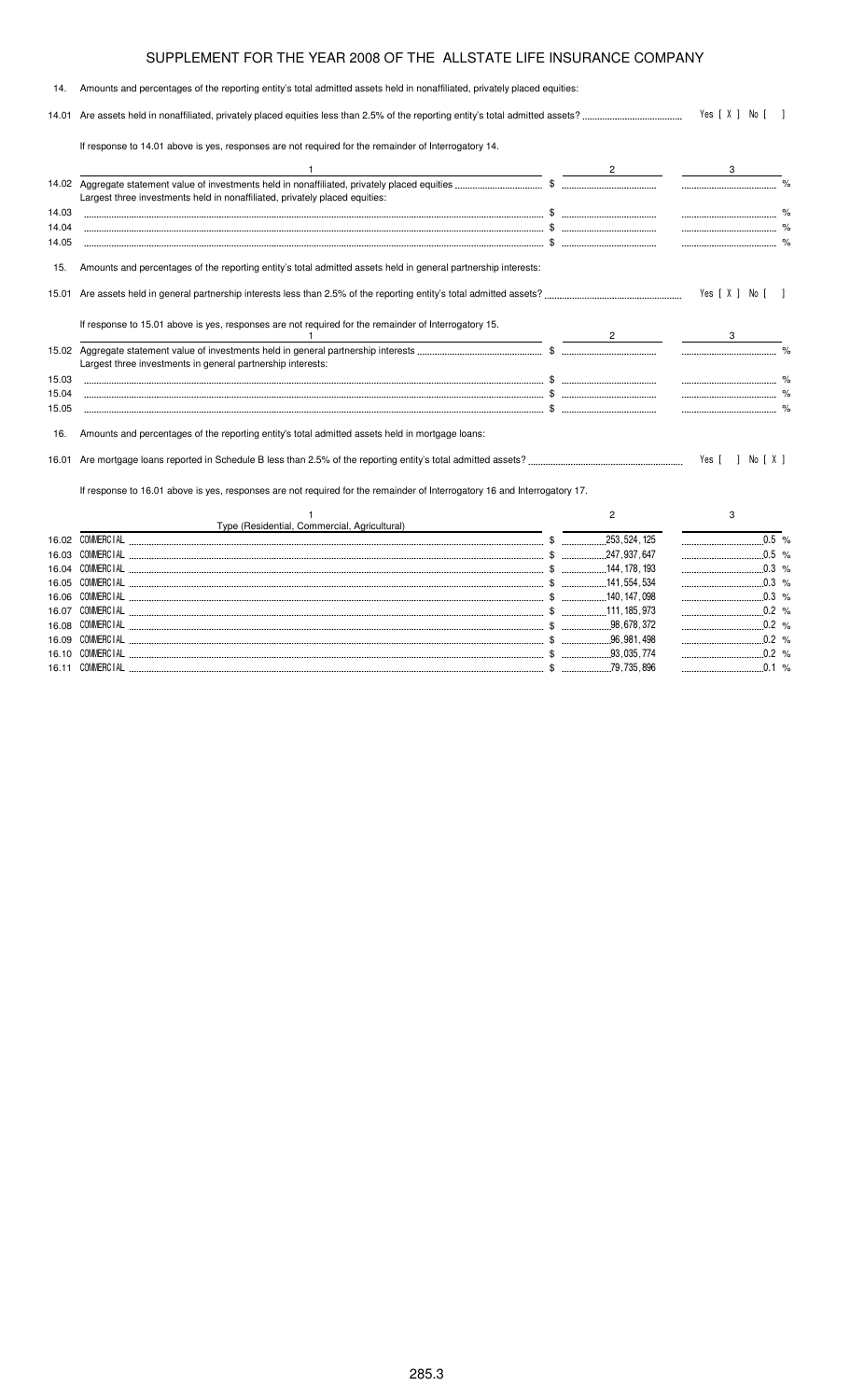Amount and percentage of the reporting entity's total admitted assets held in the following categories of mortgage loans:

|       |                                                                                                                                                                                                                                                                                                                                                                                                                                                          |                                           |                                                                                  |                                                                                                                                                                                                                                                                                                                                                                                                                                                                                       | Loans            |
|-------|----------------------------------------------------------------------------------------------------------------------------------------------------------------------------------------------------------------------------------------------------------------------------------------------------------------------------------------------------------------------------------------------------------------------------------------------------------|-------------------------------------------|----------------------------------------------------------------------------------|---------------------------------------------------------------------------------------------------------------------------------------------------------------------------------------------------------------------------------------------------------------------------------------------------------------------------------------------------------------------------------------------------------------------------------------------------------------------------------------|------------------|
|       |                                                                                                                                                                                                                                                                                                                                                                                                                                                          |                                           |                                                                                  | 61,549,513                                                                                                                                                                                                                                                                                                                                                                                                                                                                            | 0.1 %            |
|       |                                                                                                                                                                                                                                                                                                                                                                                                                                                          |                                           |                                                                                  |                                                                                                                                                                                                                                                                                                                                                                                                                                                                                       |                  |
|       |                                                                                                                                                                                                                                                                                                                                                                                                                                                          |                                           |                                                                                  |                                                                                                                                                                                                                                                                                                                                                                                                                                                                                       |                  |
|       |                                                                                                                                                                                                                                                                                                                                                                                                                                                          |                                           |                                                                                  |                                                                                                                                                                                                                                                                                                                                                                                                                                                                                       |                  |
| 16.16 |                                                                                                                                                                                                                                                                                                                                                                                                                                                          |                                           |                                                                                  |                                                                                                                                                                                                                                                                                                                                                                                                                                                                                       |                  |
| 17.   | Aggregate mortgage loans having the following loan-to-value ratios as determined from the most current appraisal as of the annual statement date:                                                                                                                                                                                                                                                                                                        |                                           |                                                                                  |                                                                                                                                                                                                                                                                                                                                                                                                                                                                                       |                  |
|       | Residential                                                                                                                                                                                                                                                                                                                                                                                                                                              | Commercial                                |                                                                                  |                                                                                                                                                                                                                                                                                                                                                                                                                                                                                       | Agricultural     |
|       | Loan to Value<br>2<br>$\overline{1}$                                                                                                                                                                                                                                                                                                                                                                                                                     | 3                                         |                                                                                  | 5                                                                                                                                                                                                                                                                                                                                                                                                                                                                                     | 6                |
|       |                                                                                                                                                                                                                                                                                                                                                                                                                                                          | $$$ 237,375,317                           | $\begin{array}{ccc} \multicolumn{3}{c} {\textbf{0.4}} & \textbf{\%} \end{array}$ | $\color{red} \$ \begin{array}{ccc} \color{red} \text{\bf 3} & \color{red} \text{\bf 4} & \color{red} \text{\bf 5} \\ \color{red} \text{\bf 6} & \color{red} \text{\bf 6} & \color{red} \text{\bf 7} \\ \color{red} \text{\bf 8} & \color{red} \text{\bf 9} & \color{red} \text{\bf 1} \\ \color{red} \text{\bf 1} & \color{red} \text{\bf 1} & \color{red} \text{\bf 1} \\ \color{red} \text{\bf 1} & \color{red} \text{\bf 1} & \color{red} \text{\bf 1} \\ \color{red} \text{\bf 1$ |                  |
|       |                                                                                                                                                                                                                                                                                                                                                                                                                                                          | $$$ 114,525,108                           | 0.2 %                                                                            | $\mathbb{S}$ . The substitution of $\mathbb{S}$                                                                                                                                                                                                                                                                                                                                                                                                                                       |                  |
|       |                                                                                                                                                                                                                                                                                                                                                                                                                                                          | $$$ 1.585.270.198                         | 3.0 %                                                                            |                                                                                                                                                                                                                                                                                                                                                                                                                                                                                       |                  |
|       |                                                                                                                                                                                                                                                                                                                                                                                                                                                          | $$$ 1, 293, 619, 474<br>$$$ 3,804,515,984 | $2.4\%$<br>$\ldots$ 7.1 %                                                        |                                                                                                                                                                                                                                                                                                                                                                                                                                                                                       |                  |
|       |                                                                                                                                                                                                                                                                                                                                                                                                                                                          |                                           |                                                                                  |                                                                                                                                                                                                                                                                                                                                                                                                                                                                                       |                  |
| 18.   | Amounts and percentages of the reporting entity's total admitted assets held in each of the five largest investments in real estate:                                                                                                                                                                                                                                                                                                                     |                                           |                                                                                  |                                                                                                                                                                                                                                                                                                                                                                                                                                                                                       |                  |
|       |                                                                                                                                                                                                                                                                                                                                                                                                                                                          |                                           |                                                                                  |                                                                                                                                                                                                                                                                                                                                                                                                                                                                                       |                  |
| 18.01 |                                                                                                                                                                                                                                                                                                                                                                                                                                                          |                                           |                                                                                  |                                                                                                                                                                                                                                                                                                                                                                                                                                                                                       | Yes [ X ] No [ ] |
|       | If response to 18.01 above is yes, responses are not required for the remainder of Interrogatory 18.<br>Largest five investments in any one parcel or group of contiguous parcels of real estate.<br>Description<br><u>and the contract of the contract of the contract of the contract of the contract of the contract of the contract of the contract of the contract of the contract of the contract of the contract of the contract of the contr</u> |                                           |                                                                                  |                                                                                                                                                                                                                                                                                                                                                                                                                                                                                       | 3 <sup>1</sup>   |
| 18.02 |                                                                                                                                                                                                                                                                                                                                                                                                                                                          |                                           |                                                                                  |                                                                                                                                                                                                                                                                                                                                                                                                                                                                                       |                  |
| 18.03 |                                                                                                                                                                                                                                                                                                                                                                                                                                                          |                                           |                                                                                  |                                                                                                                                                                                                                                                                                                                                                                                                                                                                                       |                  |
| 18.04 |                                                                                                                                                                                                                                                                                                                                                                                                                                                          |                                           |                                                                                  |                                                                                                                                                                                                                                                                                                                                                                                                                                                                                       |                  |
| 18.05 |                                                                                                                                                                                                                                                                                                                                                                                                                                                          |                                           |                                                                                  |                                                                                                                                                                                                                                                                                                                                                                                                                                                                                       |                  |
| 18.06 |                                                                                                                                                                                                                                                                                                                                                                                                                                                          |                                           |                                                                                  |                                                                                                                                                                                                                                                                                                                                                                                                                                                                                       |                  |
| 19.   | Report aggregate amounts and percentages of the reporting entity's total admitted assets held in investments held in mezzanine real estate loans:                                                                                                                                                                                                                                                                                                        |                                           |                                                                                  |                                                                                                                                                                                                                                                                                                                                                                                                                                                                                       |                  |
| 19.01 |                                                                                                                                                                                                                                                                                                                                                                                                                                                          |                                           |                                                                                  |                                                                                                                                                                                                                                                                                                                                                                                                                                                                                       | Yes [ X ] No [ ] |
|       | If response to 19.01 is yes, responses are not required for the remainder of Interrogatory 19.                                                                                                                                                                                                                                                                                                                                                           |                                           |                                                                                  |                                                                                                                                                                                                                                                                                                                                                                                                                                                                                       |                  |
|       |                                                                                                                                                                                                                                                                                                                                                                                                                                                          |                                           |                                                                                  |                                                                                                                                                                                                                                                                                                                                                                                                                                                                                       |                  |
|       | Largest three investments held in mezzanine real estate loans:                                                                                                                                                                                                                                                                                                                                                                                           |                                           |                                                                                  |                                                                                                                                                                                                                                                                                                                                                                                                                                                                                       |                  |
| 19.03 |                                                                                                                                                                                                                                                                                                                                                                                                                                                          |                                           |                                                                                  |                                                                                                                                                                                                                                                                                                                                                                                                                                                                                       |                  |
| 19.04 |                                                                                                                                                                                                                                                                                                                                                                                                                                                          |                                           |                                                                                  |                                                                                                                                                                                                                                                                                                                                                                                                                                                                                       |                  |
| 19.05 |                                                                                                                                                                                                                                                                                                                                                                                                                                                          |                                           |                                                                                  |                                                                                                                                                                                                                                                                                                                                                                                                                                                                                       |                  |